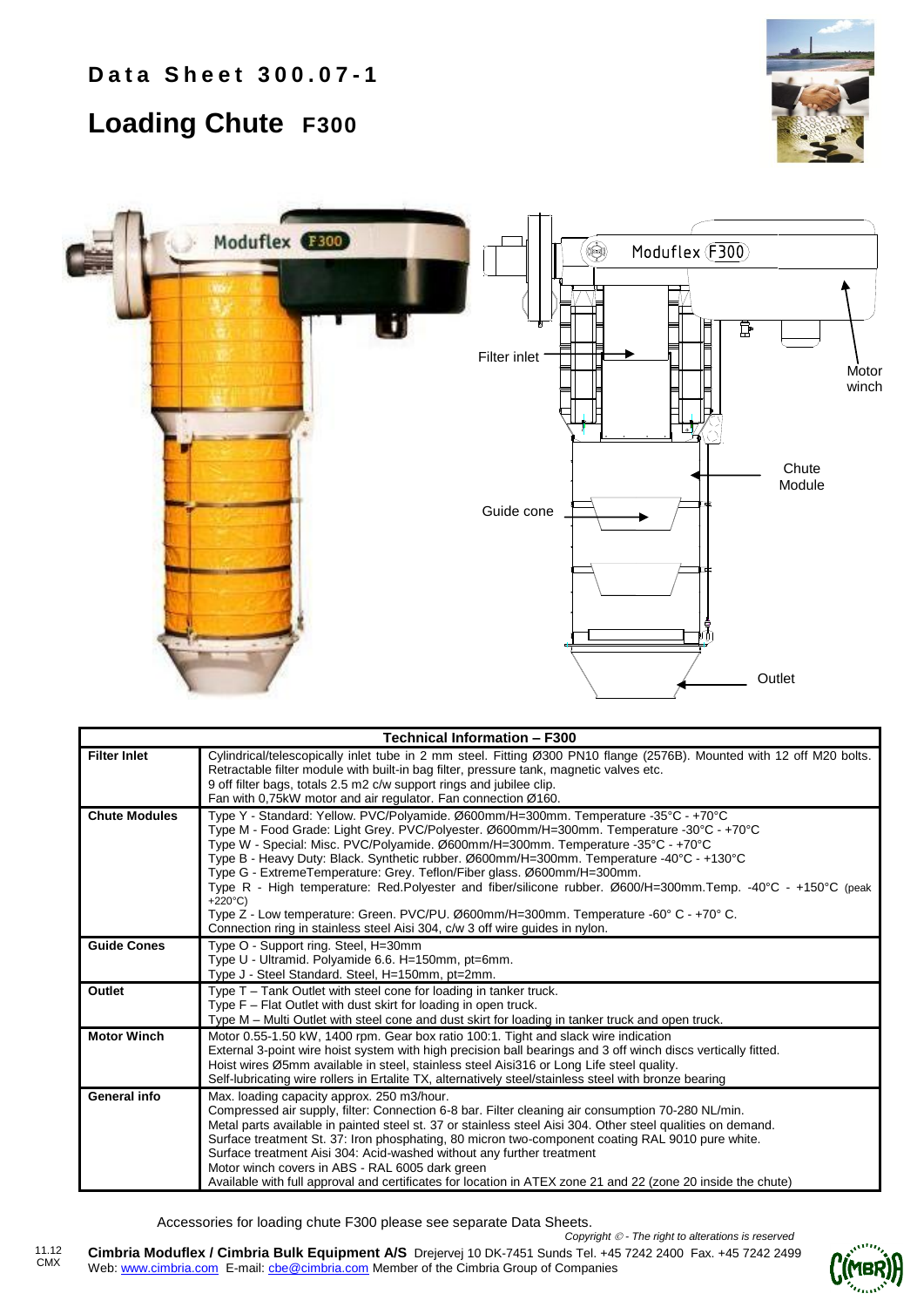

## **Loading Chute F300 – Dimension Sheet**

| F300 |                                 |      |      |                          |      |      |                       |                                 |                |      |      |                       |                |      |                |      |      |                |
|------|---------------------------------|------|------|--------------------------|------|------|-----------------------|---------------------------------|----------------|------|------|-----------------------|----------------|------|----------------|------|------|----------------|
|      | <b>Outlet type TS</b>           |      |      |                          |      |      | <b>Outlet type FS</b> |                                 |                |      |      | <b>Outlet type MS</b> |                |      |                |      |      |                |
| Cone | <b>Steel</b><br><b>Ultramid</b> |      |      | <b>Steel</b><br>Ultramid |      |      |                       | <b>Ultramid</b><br><b>Steel</b> |                |      |      |                       |                |      |                |      |      |                |
| М    | L1                              | L2   | L3   | L1                       | L2   | L3   | L <sub>1</sub>        | L2                              | L <sub>3</sub> | L1   | L2   | L3                    | L <sub>1</sub> | L2   | L <sub>3</sub> | L1   | L2   | L <sub>3</sub> |
| 2    | 1845                            | 780  | 1065 | 1845                     | 789  | 1056 | 1860                  | 795                             | 1065           | 1860 | 804  | 1056                  |                |      |                |      |      |                |
| 3    | 2152                            | 816  | 1336 | 2152                     | 834  | 1318 | 2167                  | 831                             | 1336           | 2167 | 849  | 1318                  |                |      |                |      |      |                |
| 4    | 2459                            | 852  | 1607 | 2459                     | 879  | 1580 | 2474                  | 867                             | 1607           | 2474 | 894  | 1580                  | 2759           | 1152 | 1607           | 2759 | 1179 | 1580           |
| 5    | 2766                            | 888  | 1878 | 2766                     | 924  | 1842 | 2781                  | 903                             | 1878           | 2781 | 939  | 1842                  | 3066           | 1188 | 1878           | 3066 | 1224 | 1842           |
| 6    | 3073                            | 924  | 2149 | 3073                     | 969  | 2104 | 3088                  | 939                             | 2149           | 3088 | 984  | 2104                  | 3373           | 1224 | 2149           | 3373 | 1269 | 2104           |
| 7    | 3380                            | 960  | 2420 | 3380                     | 1014 | 2366 | 3395                  | 975                             | 2420           | 3395 | 1029 | 2366                  | 3680           | 1260 | 2420           | 3680 | 1314 | 2366           |
| 8    | 3687                            | 996  | 2691 | 3687                     | 1059 | 2628 | 3702                  | 1011                            | 2691           | 3702 | 1074 | 2628                  | 3987           | 1296 | 2691           | 3987 | 1359 | 2628           |
| 9    | 3994                            | 1032 | 2962 | 3994                     | 1104 | 2890 | 4009                  | 1047                            | 2962           | 4009 | 1119 | 2890                  | 4294           | 1332 | 2962           | 4294 | 1404 | 2890           |
| 10   | 4301                            | 1068 | 3233 | 4301                     | 1149 | 3152 | 4316                  | 1083                            | 3233           | 4316 | 1164 | 3152                  | 4601           | 1368 | 3233           | 4601 | 1449 | 3152           |
| 11   | 4608                            | 1104 | 3504 | 4608                     | 1194 | 3414 | 4623                  | 1119                            | 3504           | 4623 | 1209 | 3414                  | 4908           | 1404 | 3504           | 4908 | 1494 | 3414           |
| 12   | 4915                            | 1140 | 3775 | 4915                     | 1239 | 3676 | 4930                  | 1155                            | 3775           | 4930 | 1254 | 3676                  | 5215           | 1440 | 3775           | 5215 | 1539 | 3676           |
| 13   | 5222                            | 1176 | 4046 | 5222                     | 1284 | 3938 | 5237                  | 1191                            | 4046           | 5237 | 1299 | 3938                  | 5522           | 1476 | 4046           | 5522 | 1584 | 3938           |
| 14   | 5529                            | 1212 | 4317 | 5529                     | 1329 | 4200 | 5544                  | 1227                            | 4317           | 5544 | 1344 | 4200                  | 5829           | 1512 | 4317           | 5829 | 1629 | 4200           |
| 15   | 5836                            | 1248 | 4588 | 5836                     | 1374 | 4462 | 5851                  | 1263                            | 4588           | 5851 | 1389 | 4462                  | 6136           | 1548 | 4588           | 6136 | 1674 | 4462           |
| 16   | 6143                            | 1284 | 4859 | 6143                     | 1419 | 4724 | 6158                  | 1299                            | 4859           | 6158 | 1434 | 4724                  | 6443           | 1584 | 4859           | 6443 | 1719 | 4724           |
| 17   | 6450                            | 1320 | 5130 | 6450                     | 1464 | 4986 | 6465                  | 1335                            | 5130           | 6465 | 1479 | 4986                  | 6750           | 1620 | 5130           | 6750 | 1764 | 4986           |
| 18   | 6757                            | 1356 | 5401 | 6757                     | 1509 | 5248 | 6772                  | 1371                            | 5401           | 6772 | 1524 | 5248                  | 7057           | 1656 | 5401           | 7057 | 1809 | 5248           |
| 19   | 7064                            | 1392 | 5672 | 7064                     | 1554 | 5510 | 7079                  | 1407                            | 5672           | 7079 | 1569 | 5510                  | 7364           | 1692 | 5672           | 7364 | 1854 | 5510           |
| 20   | 7371                            | 1428 | 5943 | 7371                     | 1599 | 5772 | 7386                  | 1443                            | 5943           | 7386 | 1614 | 5772                  | 7671           | 1728 | 5943           | 7671 | 1899 | 5772           |
| 21   | 7678                            | 1464 | 6214 | 7678                     | 1644 | 6034 | 7693                  | 1479                            | 6214           | 7693 | 1659 | 6034                  | 7978           | 1764 | 6214           | 7978 | 1944 | 6034           |
| 22   | 7985                            | 1500 | 6485 | 7985                     | 1689 | 6296 | 8000                  | 1515                            | 6485           | 8000 | 1704 | 6296                  | 8285           | 1800 | 6485           | 8285 | 1989 | 6296           |
| 23   | 8292                            | 1536 | 6756 | 8292                     | 1734 | 6558 | 8307                  | 1551                            | 6756           | 8307 | 1749 | 6558                  | 8592           | 1836 | 6756           | 8592 | 2034 | 6558           |
| 24   | 8599                            | 1572 | 7027 | 8599                     | 1779 | 6820 | 8614                  | 1587                            | 7027           | 8614 | 1794 | 6820                  | 8899           | 1872 | 7027           | 8899 | 2079 | 6820           |
| 25   | 8906                            | 1608 | 7298 | 8906                     | 1824 | 7082 | 8921                  | 1623                            | 7298           | 8921 | 1839 | 7082                  | 9206           | 1908 | 7298           | 9206 | 2124 | 7082           |